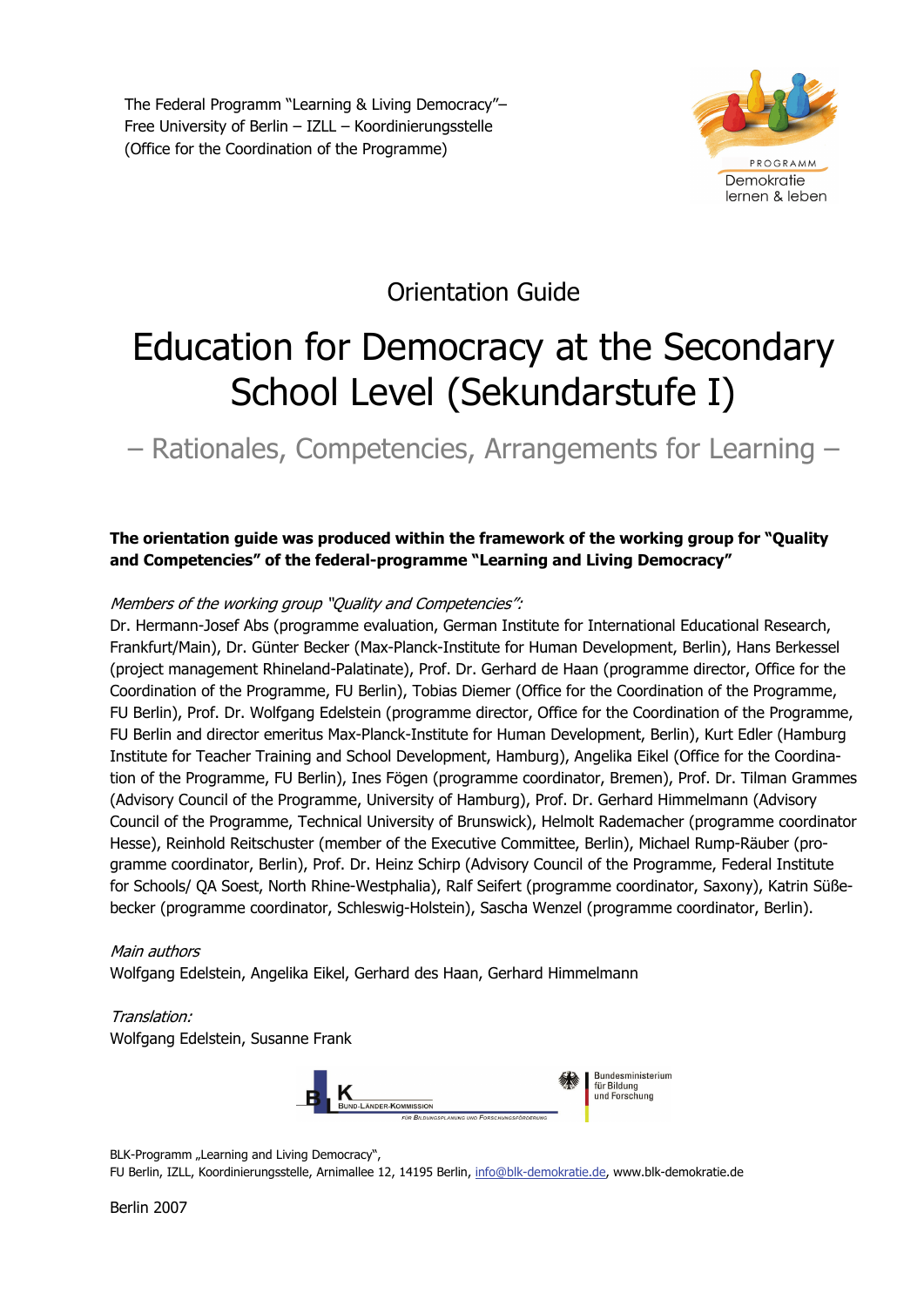# Content

| 1. | What an education for democracy contributes to general education |                                                                                                                   |    |
|----|------------------------------------------------------------------|-------------------------------------------------------------------------------------------------------------------|----|
| 2. |                                                                  | Categories of competency in education for democracy                                                               | 6  |
| 3. |                                                                  | Dimensions of democratic competency                                                                               | 9  |
|    | 3.1.                                                             | Democratic competency in the context of the OECD key competency<br>"using knowledge and tools interactively"      | 9  |
|    | 3.2.                                                             | Democratic competency in the context of the OECD key competency<br>"acting autonomously"                          | 10 |
|    | 3.3.                                                             | Democratic competency in the context of the OECD key competency<br>"interacting in socially heterogeneous groups" | 10 |
| 4. |                                                                  | Arrangements for learning democracy and for the acquisition<br>of democratic competency                           | 12 |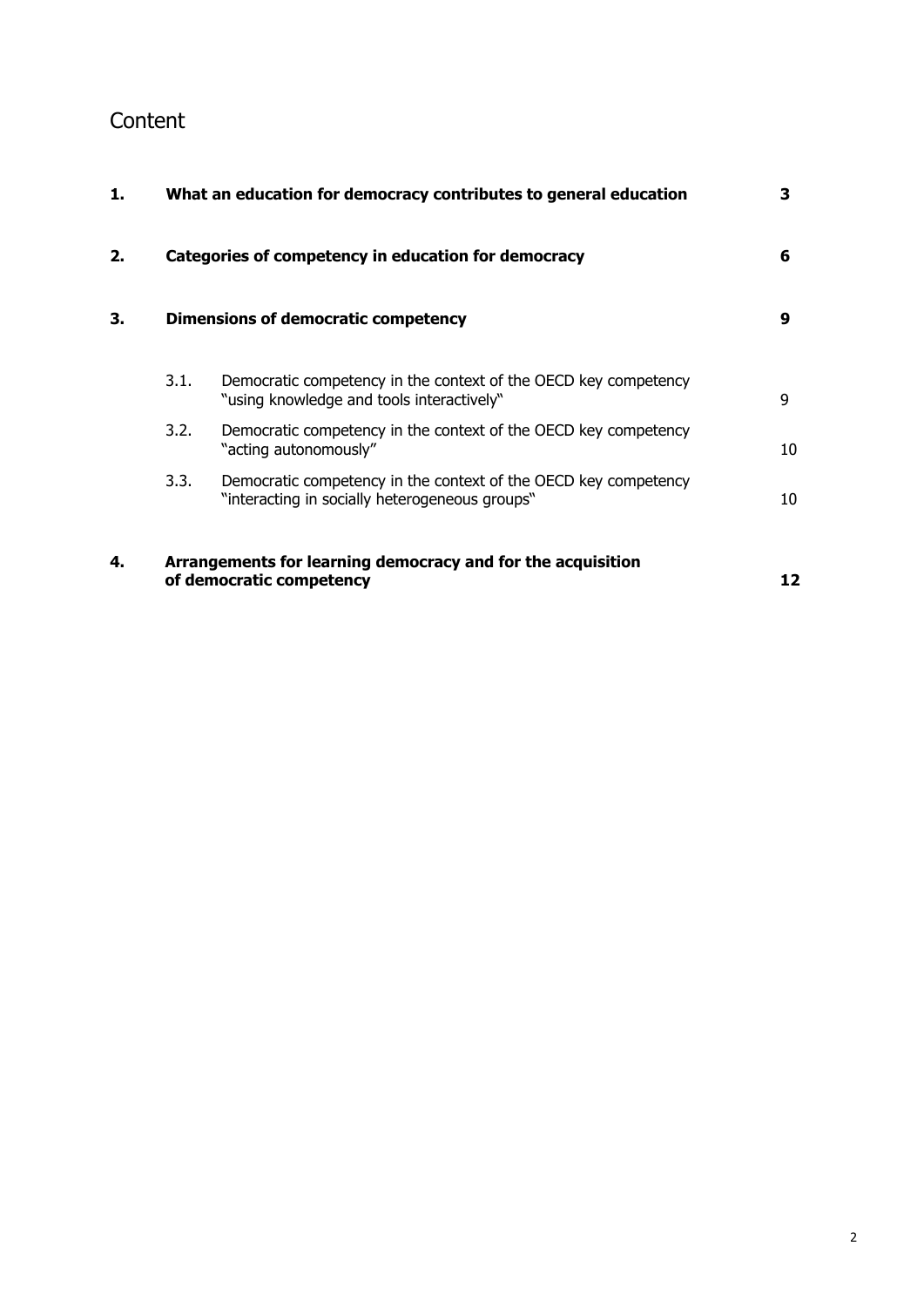# 1. What an education for democracy contributes to general education \*

Democracy is a historical achievement. Its implementation as a social and political order of society was a long process that included discontinuities, set-backs and renewed efforts. Consolidated modern democracies have to respond to the challenge to review democratic structures and policies and make them relevant to contemporary society. This must be done in the face of dynamic economic, social, cultural and political changes that include global risks and opportunities, a loosening of former certainties about identities and the threat of evolving intranational conflicts. The individualisation of social relationships, bonds and life styles offers people new possibilities to structure their lives. Individualisation can also make an excessive demand on their capabilities, causing uncertainties which are difficult to bear. In extreme cases such fears could cause people to turn their back on a liberal and democratic society. Thus it seems to be all the more necessary to cultivate reliable standards and norms which would enable individuals to live a social practice that is adequate to a democratic social order. These standards include tolerance and mutual respect, and the valuing of universal human rights. These standards are imperative for allowing children and young people to live a successful and fulfilled life. They have to be able to rely on concrete experiences, learning possibilities and models.

Not only in Germany do individuals face the problem of how to shape their personal lives in relation to politics, the economy, society and the environment. Everywhere in the world there is a necessity to foster civic and democratic competencies in a sustainable way. Thus it is not surprising that following the political changes of the 90s efforts to build a democratic citizenship education aiming at individual autonomy as well as at social cohesion, were reinforced all over the world. These efforts are gaining even greater importance as we are facing changes in family structures and often problematic conditions for a democratic socialization. Nowadays school has to assume some responsibility for the upbringing of children and teenagers – to a greater extent than in former times. This is partly due to changes in the models of social life and a greater cultural diversity. It is also because a growing number of children and young persons experience a lack of emotional security in the family and do not have enough occasions within their families for social experiences and for trying out social behaviour. The role of school is then to strengthen the personality and to teach and enhance behaviour that is socially appropriate and non-violent. Besides, school has to convey to the pupils the principles of democracy and values that can be agreed upon by all.

Here is where education for democracy comes into play. Of course, its methods and approaches should not be understood as a quick fix response to the risks, the loss of direction and the uncertainties of modern societies described above. Rather, they should be seen as a contribution to a valuing, positive acquisition of

1

URL: http://xn--demokratiepdagogik-vtb.de/fileadmin/public/dokumente/Himmelmann2.pdf.

<sup>\*</sup> Audigier, F. (2000): Basis Concepts and core competencies for education for democratic citizenship. DGIV/EDU/CIT (2000) Strasbourg: Council for Cultural Co-Operation (CDCC). Council of Europe. (www.coe.int.)

Council of Europe (2003): Adapted texts on education for democratic citizenship and human rights. Strasbourg: Concil of Europe Publishing.

Edelstein, W. (2005): Was ist Demokratiepädagogik? Versuch einer operativen Bestimmung. Entwurf

Edelstein, W. (2005): Warum Demokratie lernen, wozu Demokratie lernen, wie Demokratie lernen. Vortrag auf der Zwischenkonferenz der Berater-/innen für Demokratiepädagogik im LISUM Brandenburg,, 2./3. 09.2005

Edelstein, W. (2005): Soziale Kompetenzen. Vortrag auf der Fachtagung "Soziale Kompetenz" der Berliner Senatsverwaltung für Bildung, Jugend und Sport in der Friedrich-Ebert-Stiftung, 22. November 2005

Eurydice European Unit (2005): Citizenship Education at School in Europe (http://www.eurydice.org)

Himmelmann, G. (2005): Expertise zum Thema "Was ist Demokratiekompetenz"? Ein Vergleich von Kompetenzmodellen unter Berücksichtigung internationaler Ansätze.

Himmelmann, G. (2005a+b): Förderung demokratiebezogener Kompetenzen und Standards für Schulen. Arbeitspapier vom 15.11.2005

OECD (2005): Definition und Auswahl von Schlüsselkompetenzen. Zusammenfassung. URL: http://www.pisa.oecd.org/dataoecd/36/56/35693281.pdf

Rychen, D.S. & Salganik, L.H. (Hrsg.) (2001). Defining and selecting key competencies. Göttingen: Hogrefe & Huber

Rychen, D.S. & Salganik, L.H. (Hrsg.) (2003). Key competencies for a successful life and a well-functioning society. Göttingen: Hogrefe & Huber.

Schirp, H. (2005): Zur Entwicklung demokratischer Kompetenzen. Entwurf, 04.10.2005

Weinert, F.E. (2001): Vergleichende Leistungsmessung in Schulen – Eine umstrittene Selbstverständlichkeit. In: Ders.: (Hrsg.): Leistungsmessung in Schulen. Weinheim und Basel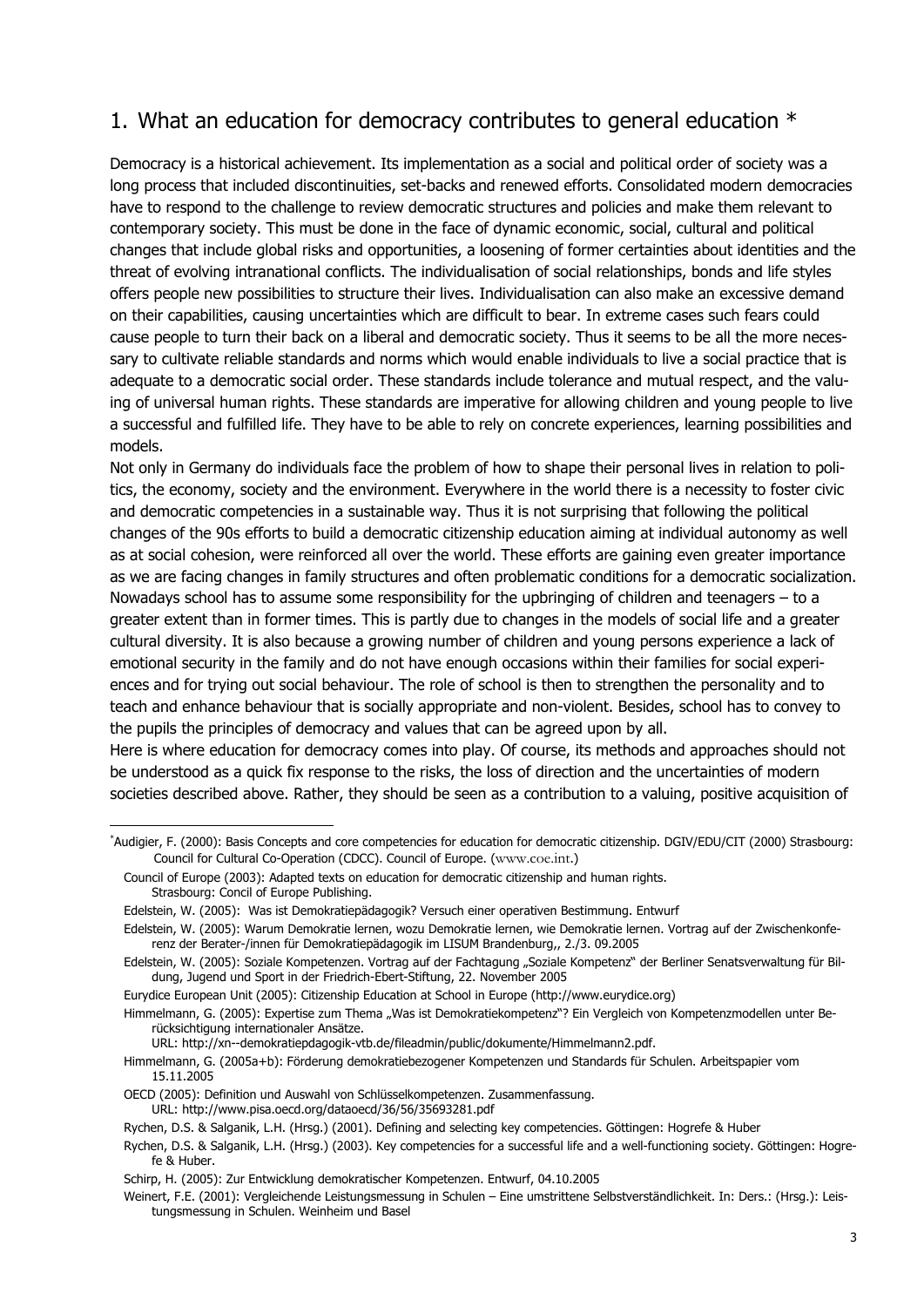a democratic way of life. Finally, these approaches and methods should serve a critical discussion to further develop and improve democracy itself.

In this connection the aim is not to superficially defuse conflicts or to simply adapt to given circumstances. Rather, a critical faculty and a culture of argument (Streitkultur) should be developed, both as an important tool, and a goal of democratic competency.

Pupils experience democracy by participating actively and responsibly in shaping their daily life and environment, both inside and outside the school. They experience democracy when they can be autonomous, can have a sense of belonging and when they can receive respect within the community of which they are a part. It is essential for the development of community-building values that pupils can experience equal rights, a constructive handling of difference and dissent, and processes of negotiation and mediation – in other words: that diversity is acknowledged and positively valued. In the face of the pressures, challenges and uncertainties of modern life, education for democracy is a task of growing social urgency. Both government and civic agents need to support the pedagogical efforts in this field, provide adequate resources and raise public awareness.

Both nationally and internationally many educational efforts are aimed at strengthening the civic and democratic competencies of pupils. In Anglo-Saxon countries the task to be carried out by schools is called the 'civic mission of schools'. It is discussed in several variants as 'reinventing citizenship education', so as to stress the new element of the task for schools providing general education and to emphasize the task in subjects linked to it (such as history, social history and social politics, politics, "Arbeitslehre" ( $\sim$  studies of work life) and others). Terms used in the discussion are e. g. 'teaching, learning and living democracy', 'democracy in schools', or 'school in democracy'. These terms emphasize the socio-moral foundation of democratic life such as empathy and the ability to understand another's point of view, responsibility and solidarity, fairness and justice, all of which should be practically experienced in schools.

The concept of democracy underlying these discussions cannot be reduced to the classical interpretation of representative democracy as constitutional premise. Rather, it refers to specific forms of social coordination of interests and communication, of social dialogue, of social association, civic commitment and leadership. It draws attention to civil society, civil self-administration and civil volunteer work. In this context of political reorientation democracy is interpreted as a 'democracy of proximity' or 'everyday-democracy', as a 'democracy in practice'. In this context democracy is constructed as strongly internalised values, tendencies and the proneness of the individual towards the 'generalized other' (G. H. Mead) and the community to which everyone belongs and is a part of. This concept of democracy goes beyond the system of commonly known political institutions of democracy as a form of governance (Herrschaftsform). It interprets democracy not only as a form of government (Regierungsform), but also as a social system (Gesellschaftsform) and as a way of life (Lebensform). While all of these concepts of democracy together are based on principles of non-violence and human rights, each of those three has its own specific shape and significance. Democracy as a way of life is based on civic rules of conduct which also serve as socio-moral basis to democracy as a social system (Gesellschaftsform) and a form of governance (Herrschaftsform). These rules provide democracy as a form of political governance with social stability and ensure the confidence and trust of its citizens.

On this basis the political task of a civic and democratic education of children and young persons can be meaningfully linked to the every day reality in schools. While safeguarding the socio-moral basis school should constantly seek to find answers to both actual problems of society and questions raised by pupils, and find educational approaches suitable for the future. On this basis school has to shape its own practice: interactions with pupils have to be guided by appreciation and respect, all actions and decisions need to conform with standards of justice, which will not discriminate on grounds of background, origin, sex, age, ethnic group, religion and social status of the pupils. Pupils should be able to experience practical participation, deliberation and transparency. This is needed to build up and consolidate standards which are indispensable for children and young persons in order to live a successful and self-determined life within their community in spite of the uncertainties and risks they have to deal with.

Learning democracy should be a form of experiental education which imparts knowledge about rules and principles, institutions and processes of decision-making, thereby fostering the acquisition of the competency to act in a democratic way (referred to as democratic competency below). It should strengthen the autonomy of the individual, support self-efficacy and its social affiliation as well as countering violence, extremism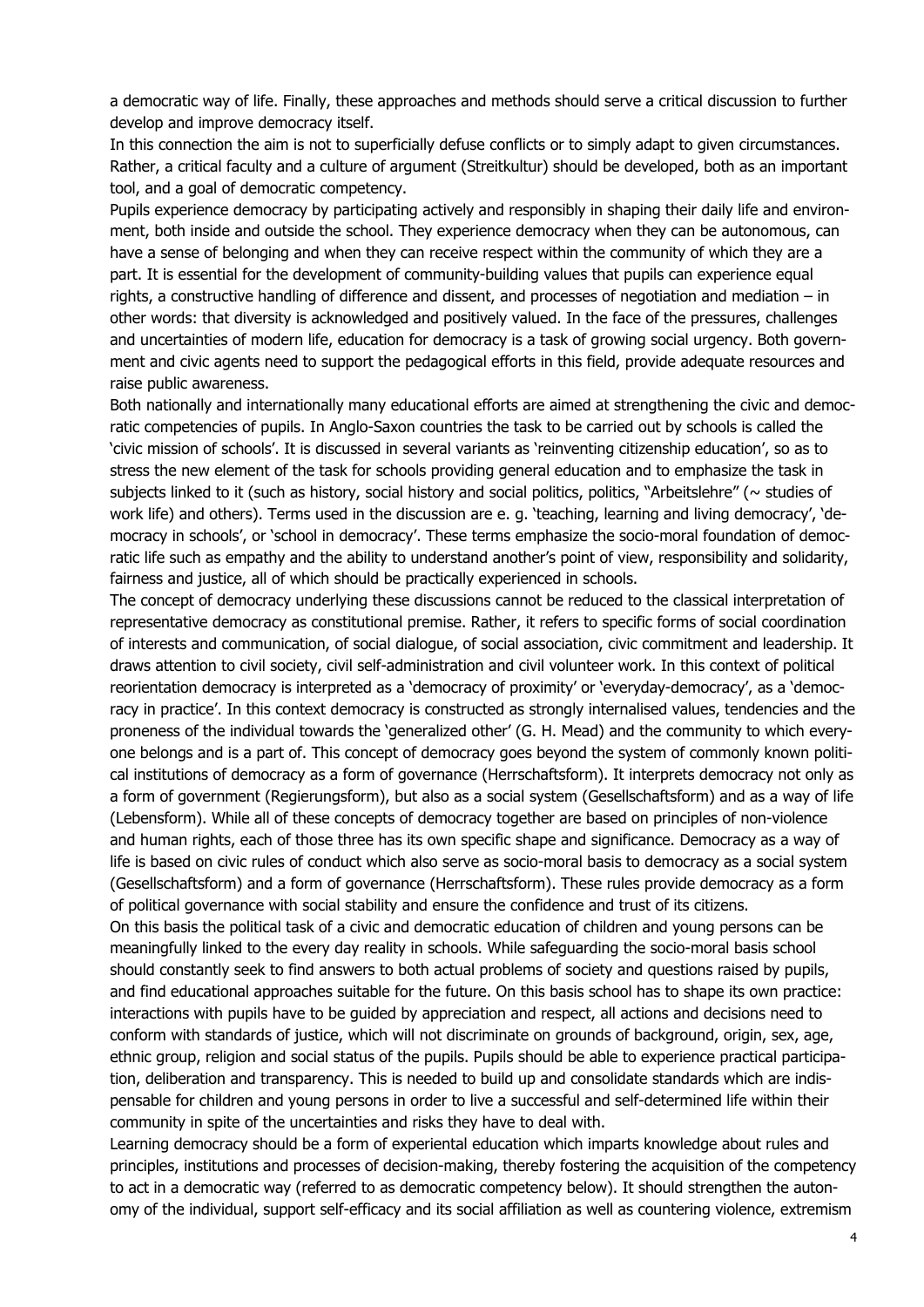and xenophobia. Education for democracy is beyond the categorical and interpretive knowledge (Orientierungs- und Deutungswissen) acquired in each specific subject on the basis of cognitive learning. Education for democracy is aimed at developing specific skills in a multidisciplinary way - skills that support both democracy and society, and facilitate a democratic school development in which pupils' voice has an important role. Democratic school development therefore does not only require institutional rules and regulations but also certain predispositions, skills and values of the individuals beneficial for democracy and social cohesion. Practical action and critical reflection should be handled interchangeably. Pupils should take responsibility for themselves and others and should be enabled to contribute and participate. This implies also the enjoyment of critical discourse and the courage to express political disagreement in public. The balance of their rights and duties and assuming responsibility in their social contexts should have the same importance in the consciousness and actions of pupils as the pursuit of their own interests: Pupils should acquire democratic habits.

It is obvious that developing the democratic competencies of pupils requires structures which provide them with opportunities to act and facilitate their development. A school culture which is shaped by participation and mutual respect between all individuals involved provides this kind of opportunity in the most effective way. Teachers who communicate with their pupils at eye level, who are open to dialogue, who encourage pupils to participate in designing lessons, to criticise and express their disagreement, are necessary for a democratic school culture as much as institutionalised project-oriented didactical methods. Any institutional development process along these lines also includes fostering pupil feedback routinely, training them to appreciate the process of learning from mistakes and clearly separating opportunities for learning from Assessment of Learning. All these are elements of a culture of mutual respect and recognition without which democratic school culture cannot develop. On the other hand a democratic school culture cannot simply be put together out of arbitrarily assembled elements: every single school has to enter into negotiations between teachers, pupils, parents and management in order to develop its own democratic school culture in line with the school's programme, to develop it further and constantly re-evaluate it. A democratic school culture is the result of a school improvement process which can only be achieved through the willingness of the teaching staff to cooperate and learn, as well as to undertake Continuous Professional Development (CPD) and to use outside consultancies.

The **aim of an education for democracy** is to open up fields of experience and activity to pupils that allow them to acquire democratic competencies: they should build up categorical and interpretative knowledge (Orientierungs- und Deutungswissen), develop an ability to judge and to make decisions and actively participate in shaping their daily life and environment inside and outside the school in a responsible manner and in accordance with their democratic values.

The **aim** of educational action for democracy is the **acquisition of democratic competency**. This includes the cognitive ability, the ethical reflection and the social willingness to participate in democratic forms of social life and to shape these forms in cooperation and negotiation with others. This competency contributes to nourish and further develop democracy as a form of government (Regierungsform) through an enlightened ability to judge and to come to decisions.

Education for democracy purports to encourage and to enable pupils to act in democratic ways. In order to provide pupils with the opportunity to acquire such democratic competency, schools have to implement teaching and learning strategies which are multidisciplinary, interdisciplinary and participative. This requires the development of an atmosphere in school which is open-minded and characterised by mutual respect and appreciation and where it is an internalised norm to handle difference and conflicts in a constructive way. Last not least this process applies equally to dealing with cultural difference i. e. with differences of language and religions . Thus intercultural competency is an indispensable constituent of a democratic culture.

One aspect of educational action for democracy focuses on **co-operation favourable to democracy** in the environment of the school: it is particularly helpful for the development of democratic competency if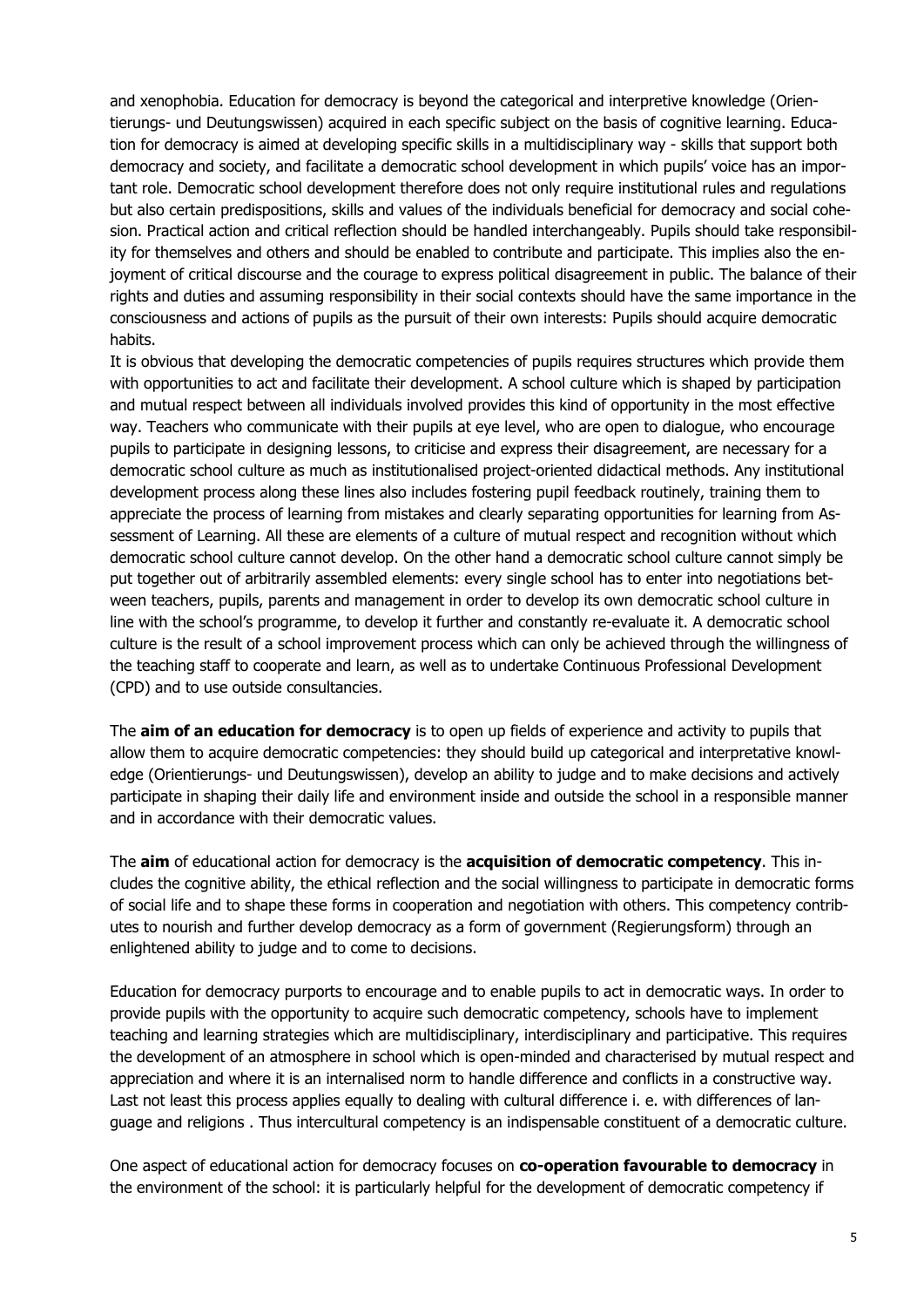pupils experience democratic interactions not only with schools, teachers and parents but also with agents of civil society, institutions and associations, municipalities and the community.

# 2. Categories of competency in education for democracy

Education for democracy enhances the acquisition of democratic competency and skills. Competencies can be understood as the cognitive skills and abilities required to solve specific problems and the involved motivational, volitional and social abilities and intentions required to apply solutions to those problems successfully and responsibly in changing situations (Weinert 2001: 27f.). Accordingly pupils should have competencies to solve problems and to act democratically once they have achieved a medium level of school education (mittlerer Schulabschluss).

For the differentiation of democratic competency the OECD-concept of key competencies can serve as a conceptual framework. It can be used internationally and is of great relevance for both educational policies and strategy planning. The OECD does not only initiate and account for the PISA-tests it is also the framework of reference for modern concepts of competencies. In the future the key competencies defined by the OECD should serve not only as a basis for testing instruments like PISA but also as an orientation guide for the design of learning processes in modern democratic societies characterised by globalisation and aiming at sustainable development processes. Thus the OECD distinguishes three categories of key competencies: a) the ability to use tools, such as knowledge, the media and technologies of communication interactively; b) acting autonomously, and c) key competencies for "interacting in socially heterogeneous groups". In contrast, another categorisation of competencies has gained acceptance within the curricula of the federal states of Germany: the distinction is made between conceptual competency (Sachkompetenz) in a given subject, methodological competency (Methodenkompetenz), social competency (Sozialkompetenz) and personal competency (personale Kompetenz). These four categories of competencies are often referred to as the four dimensions of a more comprehensive competency to act. In the present publication we do not follow this categorisation although clear links can be found between these categories and the categories of the OECD (see below). We shall use these as a framework of reference. This decision refers to the insights of cognitive psychology which show that there is no conceptual, methodological, social or personal competency as such. Rather competencies have to be understood as linked to and embedded in a specific domain or area. Domains can be thematic entities of meaning which are relatively independent of other areas of knowledge. Domains arise less from a systematic classification of areas of knowledge, e. g. subjects sciences or curricular areas, than from cognitive achievements of the learner. The process of learning or of applying what has been learned typically follows the structure of one's memory or the constructive approaches of one's thinking. Only experts in a certain field follow the requirements of their science or a reference book. Domains are set up on the basis of one's own experiences and the similarities between problems. Therefore competencies develop mainly along the specific situation, focussing on a given problem. This is why talking about a general high degree of conceptual competency or social competencies – as the terms "conceptual, methodological, social and personal competency" suggest – appears misleading. These categories of competencies serve more as analytical concepts which cannot be separated in the real contexts of one's learning and action.

In the OECD-concept of key competencies the emphasis is on the specific interaction between the different dimensions of a competency. Nevertheless, the categories or dimensions of competencies of the OECDconcept can easily be compared with the categorisation made in the curricula of the German Federal States with regard to their content: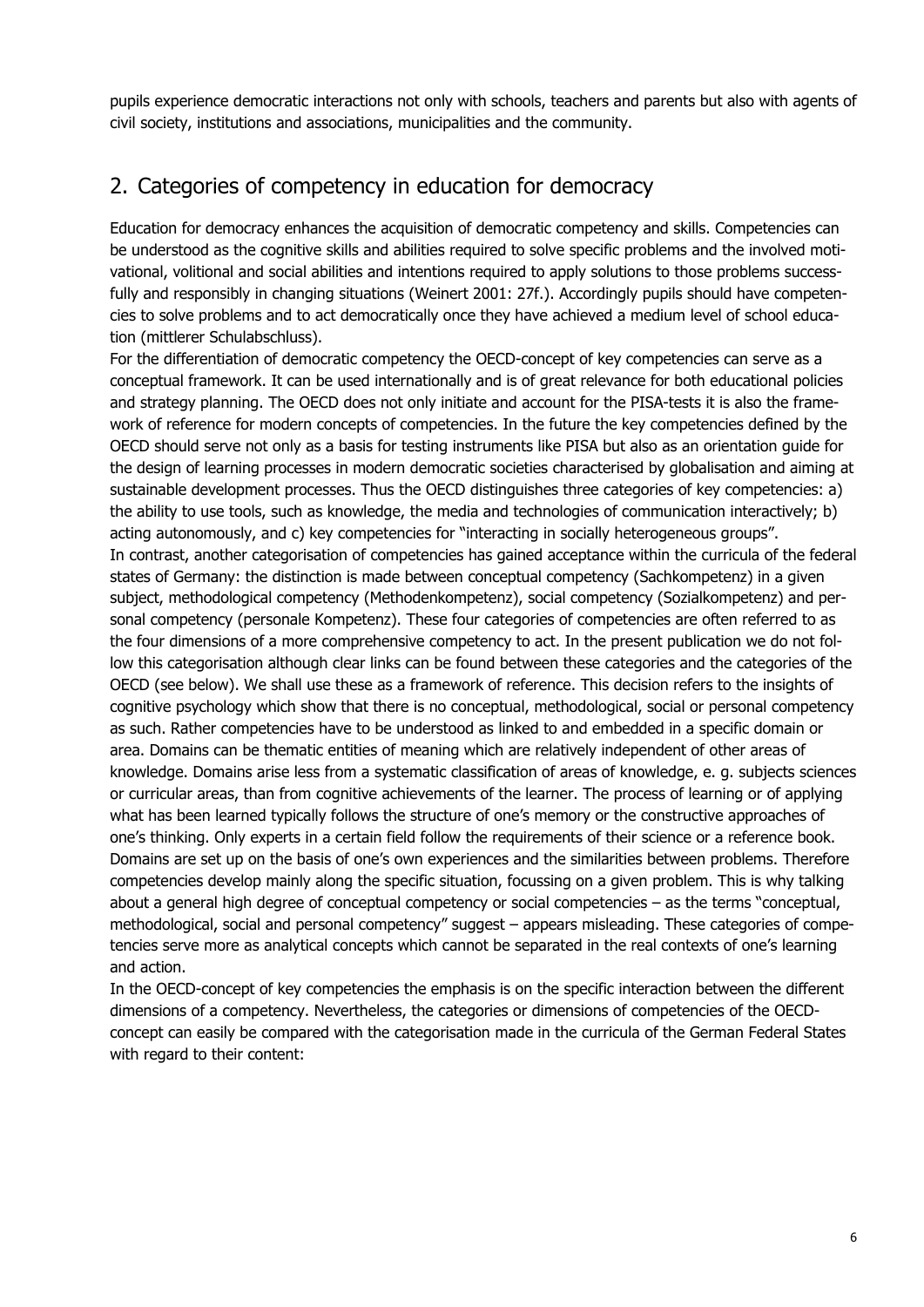#### Conceptual competency then includes

- a) The knowledge and skills acquired in a specific domain (this includes facts, rules, laws, terms, definitions, i.e. epistemic knowledge as well as knowledge about resolving problems and other forms of knowledge),
- b) the ability to recognize connections, to understand arguments and explanations, and to judge situations,
- c) the ability to apply knowledge and skills in true-to-life situations.

#### Methodological competency comprises

- a) knowledge and skills to use flexibly different materials and tools to acquire and communicate knowledge, attitudes and judgements,
- b) the ability to evaluate different learning strategies according to their efficiency and to use them,
- c) the ability to cope with and to solve problems with appropriate means,
- d) the ability to use different media (texts, images, films, the internet etc.) and methods to generate new knowledge and insights (experiments, innovative workshops for the future, future search etc.),
- e) the ability to organise one's learning and working.

#### Social competencies comprise the ability

- a) to communicate and cooperate with others in variable group formations and situations,
- b) to pursue successfully common goals with others,
- c) to take responsibility in and for interactions with others,
- d) to understand other people's point of view,
- e) to solve conflicts in an appropriate and democratic way.

#### Personal competencies comprise the ability

- a) to develop and preserve a proper identity or a concept of oneself which is based on self-confidence and self-respect,
- b) to know one's personality traits, to reflect on them critically and to express them in a way appropriate to the situation,
- c) to develop one's moral, attitudes and values and to communicate them,
- d) to deal with religious, philosophical and transcendental questions.

Such a differentiation of "classical" categories of competency runs parallel to the OECD-concept of key competencies. It facilitates the connection of the orientation guide presented in this text to categories in Germany (cf. following table).

It should be pointed out explicitly here that democratic competency cannot be acquired within a specific subject area. Whereas specialized learning - especially in subjects related to politics and political education is of major importance for the ability to reflect on and judge situations, the acquisition of experience and democratic competency is here understood as a task for the school as a whole: democratic competency and the democratic quality of schools are systematically linked.

National and international analyses of concepts of democratic competency as well as experiences, analyses and discussions within the context of the Federal Programme "Learning and Living Democracy" result in the following differentiation, classification and assignment of dimensions of democratic competency: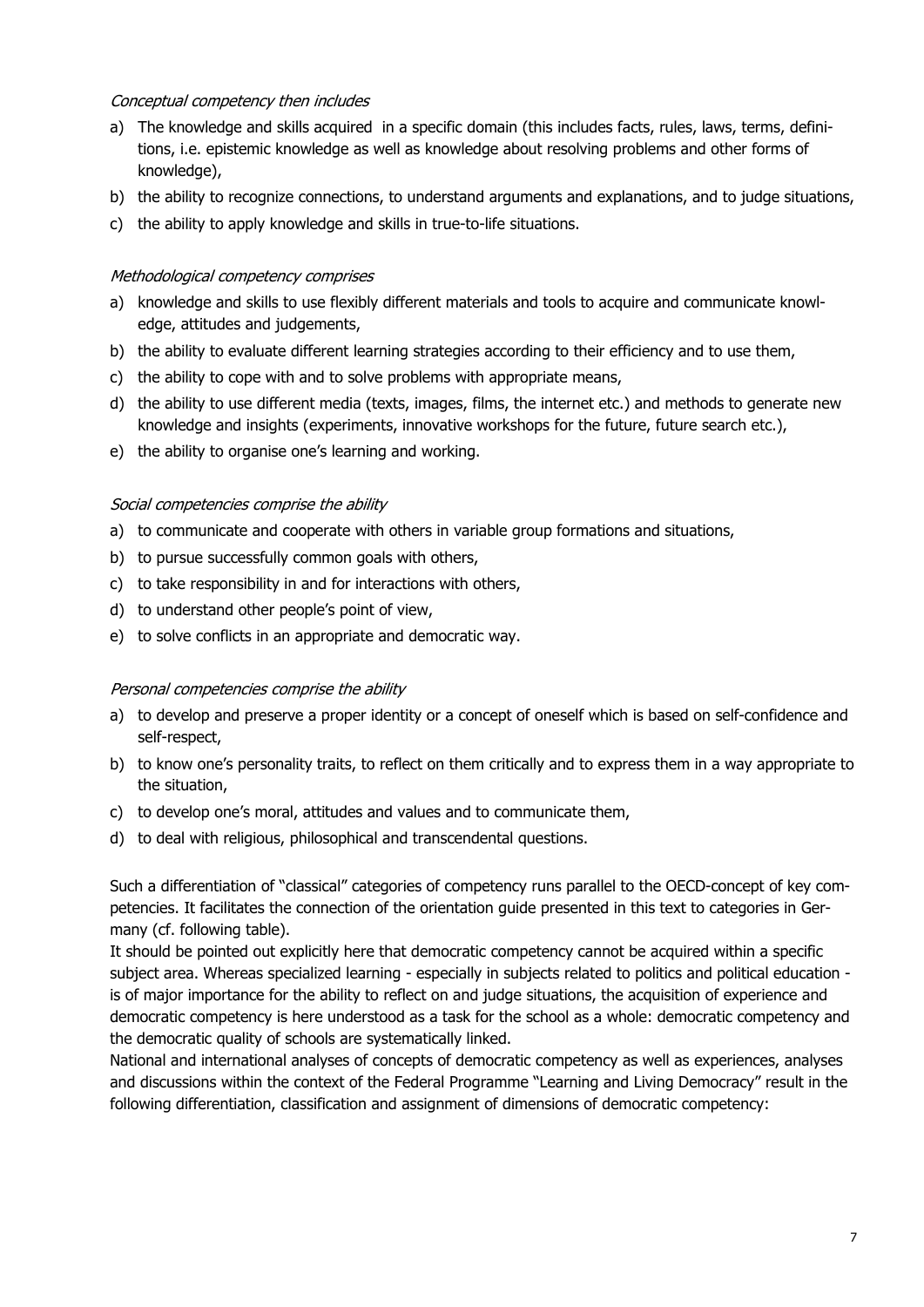| <b>Classical categories of</b><br>competencies | <b>OECD-categories of key</b><br>competencies                                                                                                                                                                                         | <b>Dimensions of democratic</b><br>competency                                                                                                                                                                                                                                                                                               |
|------------------------------------------------|---------------------------------------------------------------------------------------------------------------------------------------------------------------------------------------------------------------------------------------|---------------------------------------------------------------------------------------------------------------------------------------------------------------------------------------------------------------------------------------------------------------------------------------------------------------------------------------------|
| <b>Conceptual compe-</b><br>tency              | Using knowledge and tools inter-<br>actively:<br>using information and knowl-<br>edge interactively<br>using language, symbols and<br>texts interactively                                                                             | 1.1. building up categorical and<br>interpretive knowledge for de-<br>mocratically<br>1.2. identifying and assessing prob-<br>lems of democratic action                                                                                                                                                                                     |
| <b>Methodological compe-</b><br>tency          | using tools interactively                                                                                                                                                                                                             | 1.3. acting systematically and car-<br>rying out projects<br>1.4. creating public awareness                                                                                                                                                                                                                                                 |
| <b>Personal competency</b>                     | Acting autonomously:<br>defending and asserting one's<br>rights, interests, limits, and<br>needs<br>forming and conducting life<br>$\bullet$<br>plans and personal projects<br>acting within the big picture or<br>the larger context | 3.1 developing and defending<br>one's interests, opinions, and<br>goals<br>3.1 participating in democratic<br>decision-making processes<br>3.1 motivating oneself, showing<br>initiative, using opportunities<br>for participation<br>2.4. reflecting on one's values,<br>beliefs, and actions within the<br>larger context                 |
| <b>Social competency</b>                       | Interacting in socially heterogene-<br>ous groups:<br>maintaining good and sustain-<br>$\bullet$<br>able relationships<br>ability to cooperate<br>$\bullet$<br>ability to cope with and resolve<br>conflicts                          | 3.1 understanding another per-<br>son's point of view<br>3.2 negotiating norms, ideas, and<br>goals democratically, and co-<br>operating with others<br>3.3 dealing constructively with<br>diversity and difference and<br>resolving conflicts fairly<br>3.4 demonstrating empathy, soli-<br>darity, and responsibility to-<br>wards others |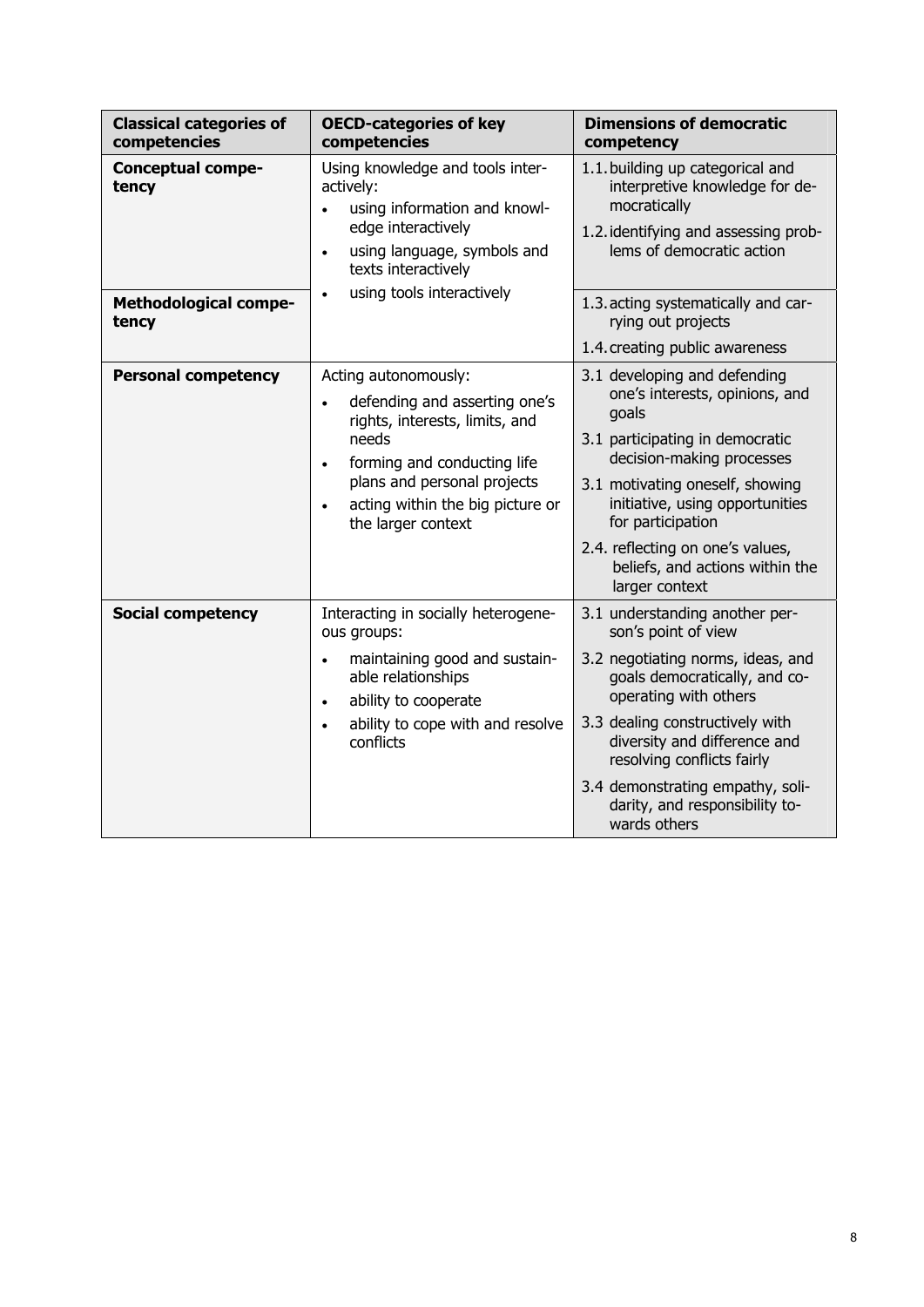# 3. Dimensions of democratic competency

In this chapter standards will be formulated for components of democratic competency which should be achieved by pupils at the upper levels end of "secondary school" (Germany) or "eleven plus" (England). In doing so, the components of democratic competency will be classified with in the framework of the OECDkey competencies. A classification to methods and lesson designs is made in chapter 4 in form of examples for pupils' tasks described there.

## **3.1 Democratic competency in the context of the OECD key competency "using knowledge and tools interactively"**

# **3.1.1 Building up conceptual and interpretive knowledge for acting democratically**

Pupils should be able to…

- explain democracy as a form of government (Regierungsform), as a social system (Gesellschaftsform) and as a way of life in the context of specific situations in which they have to resolve problems and in action;
- explain the importance of human and civil rights relative to their own life situation and relative to the situation of specific other persons or groups;
- describe the aims, the role and the functioning of social and public institutions as well as of nongovernmental organisations (NGO's) in connection with their relevance for democratic society;
- present appropriate forms and approaches to active participation against the background of specific situations and concerns.

### **3.1.2 Identifying and assessing problems of democratic action**

Pupils should be able to…

- describe and assess relevant problems for democracy (as a form of government, as a social system and as a way of life);
- identify need for action relative to democracy and describe possibilities how it can be met;
- judge situations from the point of view of fairness and justice.

## **3.1.3 Acting systematically and carrying out projects**

Pupils should be able to…

- present approaches to shaping and designing projects relative to democracy;
- plan and carry out projects of participation also with the assistance of parents and partners from outside school,
- evaluate how projects are progressing with regard to achievements, problems, and possibilities of improvement.

## **3.1.4 Creating public awareness and winning supporters**

Pupils should be able to…

- explain the importance of public relations in connection with democracy and democratic action;
- illustrate which are the potential target groups and the appropriate forms of public relations in the context of concrete participatory projects;
- identify possible supporters for projects and describe strategies to address and to enlist them;
- present issues and results by means of adequate media and technologies which meet the needs of the situation.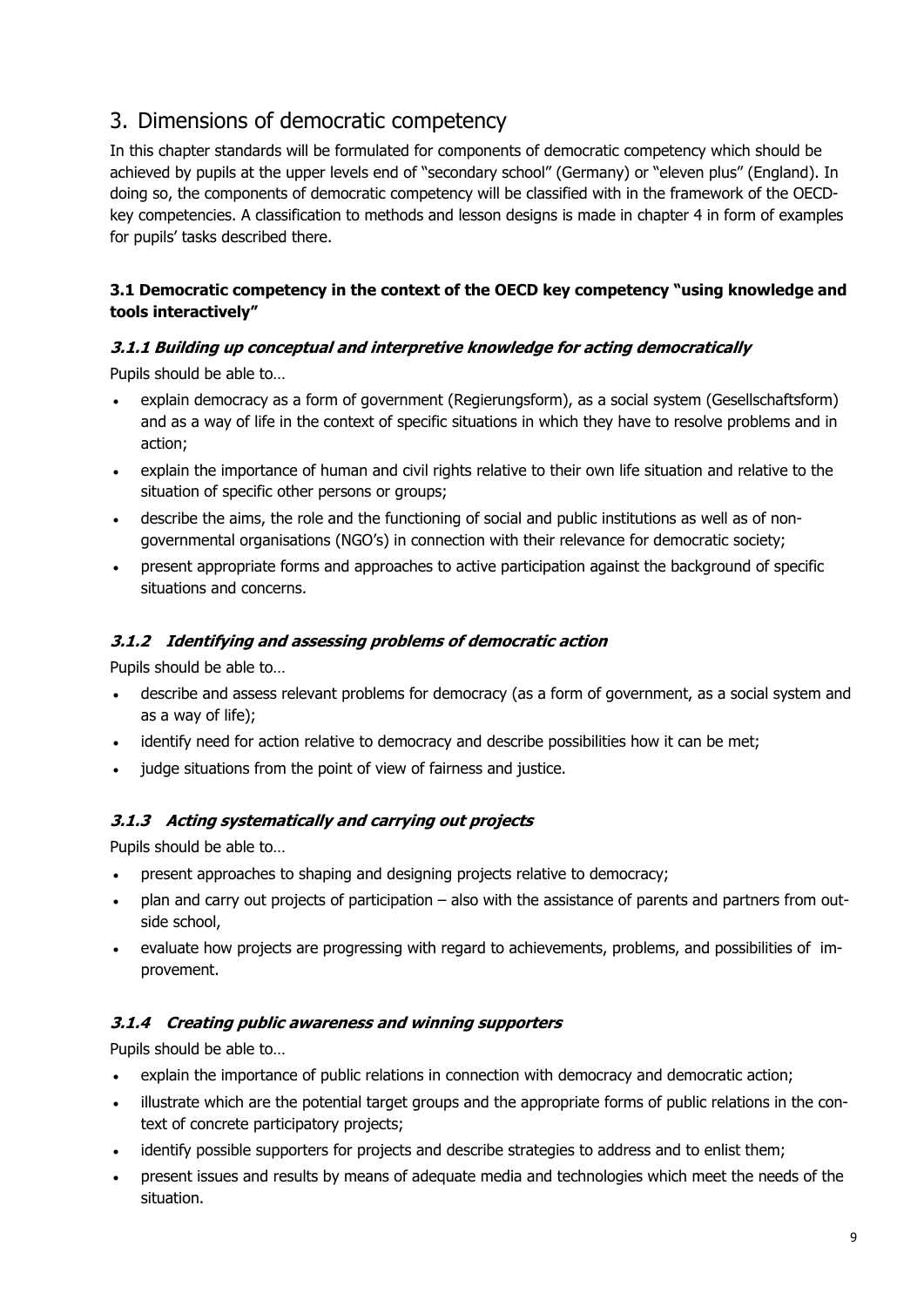## **3.2 Democratic competency in the context of the OECD key competency "acting autonomously"**

### **3.2.1 Developing and defending one's interests, opinions, and goals**

Pupils should be able to…

- present their personal targets and goals for learning and life which correspond to their own interests and be able to develop plans to achieve these;
- defend their views and positions on the basis of reasoning in spite of pressure from their peers or the expectations of authorities.

### **3.2.2 Participating with one's interests in democratic decision-making processes**

Pupils should be able to…

- describe possibilities and approaches to feed in their own interests and concerns in democratic decisionmaking processes;
- contribute their interests, opinions and positions to processes of discussion and decision-making, while presenting these on the basis of reasoning.

# **3.2.3 Motivating oneself, showing initiative, and making use of opportunities for participation**

Pupils should be able to…

- name factors, that are influencing positively, or negatively, their motivation for civil and political involvement;
- use opportunity structures to influence society and politics and to participate actively in democratic processes of decision-making;

#### **3.2.4 Reflecting one's values, beliefs, and actions within the larger context**

Pupils should be able to …

- describe and reflect on the different social, societal and political expectations with which they are confronted;
- review their own democratic convictions and judgements with regard to the role these play in their everyday life and with regard to the impact they have on their environment;
- discuss their convictions and judgements in relation to democratic values;
- reflect upon the importance and the scope of their democratic involvement in the context of their school, the school environment and society.

#### **3.3 Democratic competency in the context of the OECD key competency "interacting in socially heterogeneous groups"**

#### **3.3.1 Understanding another person's point of view**

Pupils should be able to …

- to specify and explain the point of view of their counterparts in cooperative contexts as well as in situations of conflict;
- to describe the perspectives and interests of all participants and stakeholders in questions or problems related to democracy;
- to analyse the political opinion of others relating it to its democratic content.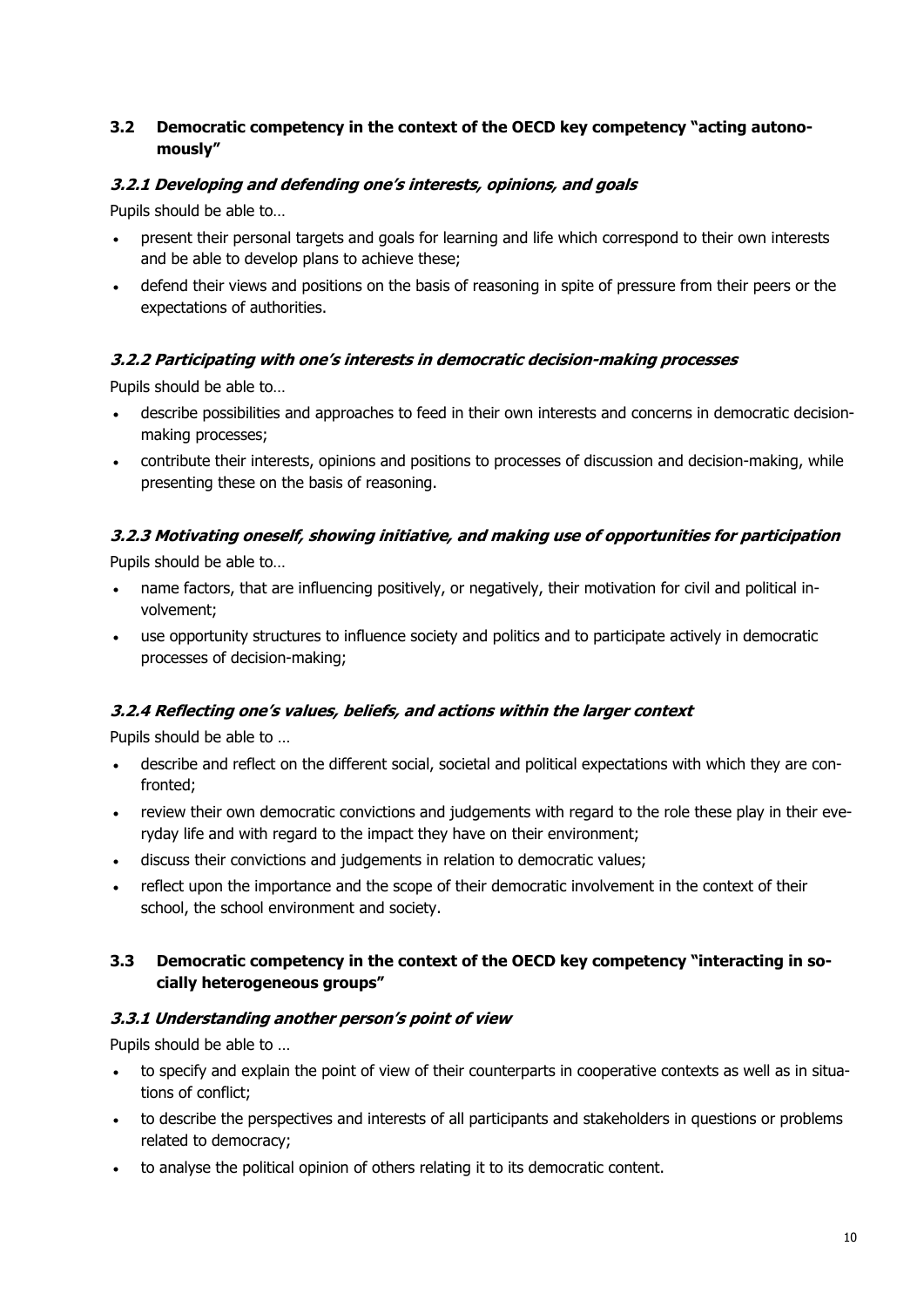# **3.3.2 Negotiating norms, ideas, and goals democratically, and cooperating with others**

Pupils should be able to…

- listen to their counterparts in discussions or negotiations and make sure by asking questions if they have understood the other position correctly;
- deliberate about different perspectives, opinions, and ideas and make democratic compromises;
- stay loyal to democratically achieved agreements.

# **3.3.3 Dealing constructively with diversity and difference and resolving conflicts in a fair way**

Pupils should be able to …

- do justice to others with their diverse personalities and deal constructively with differences and conflicts between individuals;
- be open to and tolerant with differences of opinion, perspectives, and ideas in concrete situations of conflict;
- distinguish between object and person in situations of conflict;
- use methods of constructive problem solving and conflict mediation both in and outside school;
- in a situation of conflict seek for solutions, which fairly take into account the interests of all parties.

# **3.3.4 Demonstrating empathy, solidarity, and responsibility towards others**

Pupils should be able to …

- present individual and agreed possibilities for action to express empathy and solidarity towards needy and oppressed individuals and communities;
- describe and assess methods of taking responsibility as a group in their environment;
- call for democratic behaviour of people who exhibit undemocratic attitudes and act undemocratically;
- demonstrate moral courage in situations which require it.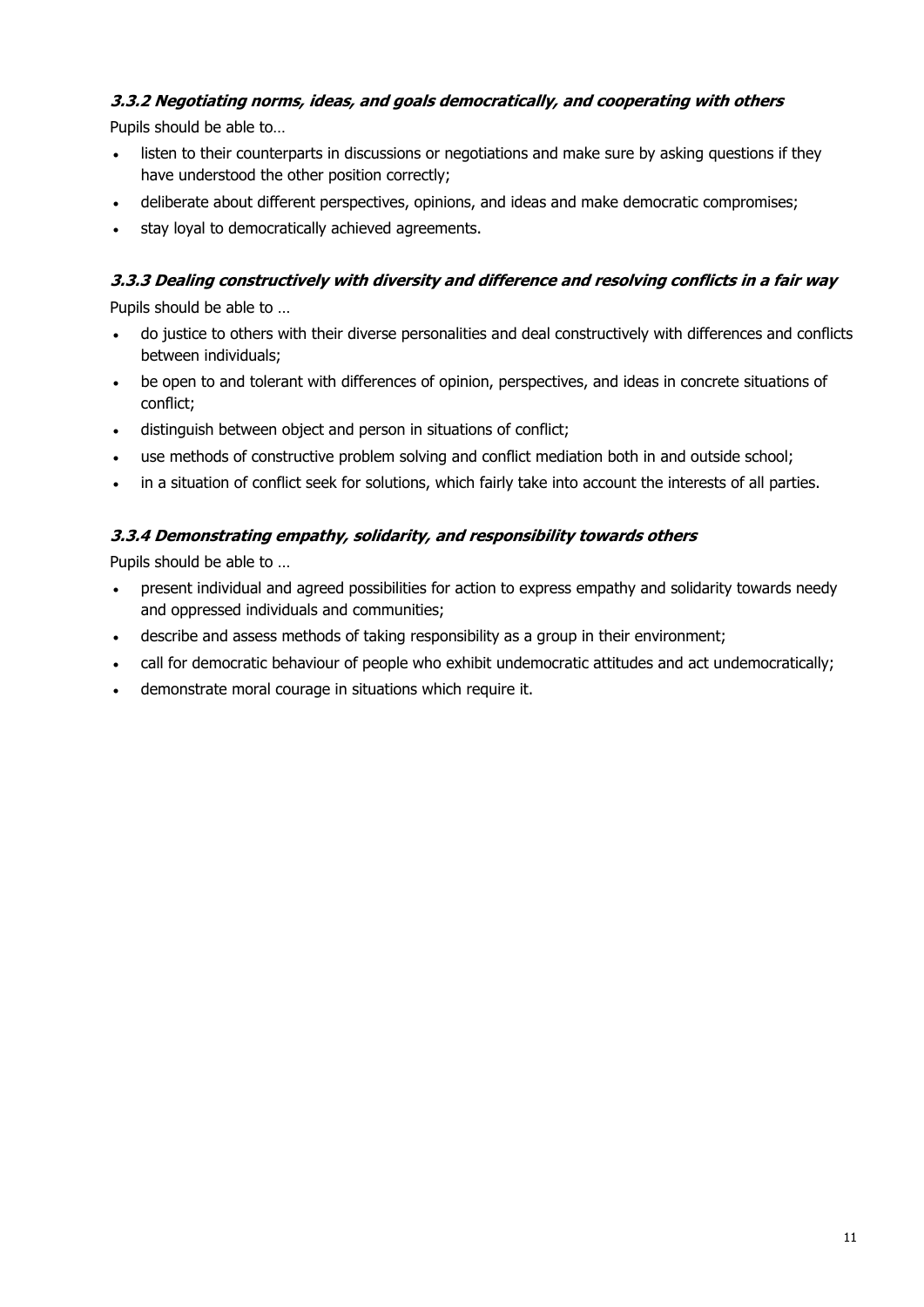# 4. Arrangements for learning democracy and for the acquisition of democratic competency

Developing democratic competency – as we are describing it – must proceed in a targeted and methodically elaborate way. Given the scope of the components of democratic competency mentioned above this is a complex pedagogical task which embraces all areas of activity in school: lessons across subjects, learning in projects, and opportunities for action and shaping the life in the school and outside the school in civil society.

A compilation of thirty arrangements for learning may serve as an illustration of how the development of democratic competency can be fostered. These arrangements for learning should demonstrate ways in which democratic competency can be developed in school relative to its various components. The arrangements for learning are not intended to serve as tools for the assessment of learning – similar to the "examples of pupils' tasks" which were attached to the standards for instruction formulated by the Conference of the Federal Ministers of Education (Kultusministerkonferenz). Rather, the "arrangements" serve as examples to illustrate the objectives which were formulated for the various components of democratic competency.<sup>1</sup> We are using the term "arrangement for learning" instead of "task" or "example of tasks" to emphasise its specific nature as an arrangement for learning *democracy*. Unlike the term "task" which may easily evoke the idea of one-way instruction, the term "arrangement for learning" means cooperative processes of teaching and learning. These represent opportunities for learning which teachers provide for their pupils and which should enable these to acquire certain competencies actively and constructively.

In this spirit expectations are formulated for each arrangement which define the components of democratic competency and the objectives which can be achieved by each particular arrangement. To assign the arrangements to the given component of democratic competency and the particular objectives a survey was conducted in the context of the federal programme "Learning & Living Democracy". In this survey teachers, teacher trainers, school consultants and scientists were asked to assess on the basis of their professional experience whether and to what extent the methodological approaches incorporated in the arrangements are suited to foster the various components of democratic competency.

It is necessary to insist, that the arrangements for learning listed below are merely prototypical examples. They can only selectively scale the range of opportunities to promote the development of democratic competency. The methodological approaches presented here mainly follow the emphasis of the federal programme "Learning & Living Democracy". But at the same time they do not nearly cover the entire range of existing approaches for learning democracy, neither within the programme, nor beyond it.

Further each arrangement for learning should be understood as an outline or model which normally permits and requires further adaptive and creative efforts of elaboration and construction by pupils and teachers in their own context.

Finally, it must be pointed out that the formulation of a set of expectations within the framework of the arrangements for learning serves merely heuristic purposes. We lack diagnostic criteria and indicators for an assessment of a particular competency. The development of appropriate assessment and testing methods remains mostly a research perspective in education for democracy. The present format of expectation must be understood as a mere first step towards the development of standards in the field of democratic competency - similar to the standards formulated by the Conference of the Federal Ministers ofEeducation (Kultusministerkonferenz).

<u>.</u>

<sup>&</sup>lt;sup>1</sup> cf. Kultusministerkonferenz (2004). Bildungsstandards der Kultusministerkonferenz. Erläuterungen zur Konzeption und Entwicklung. München: Luchterhand. p. 16 et seq.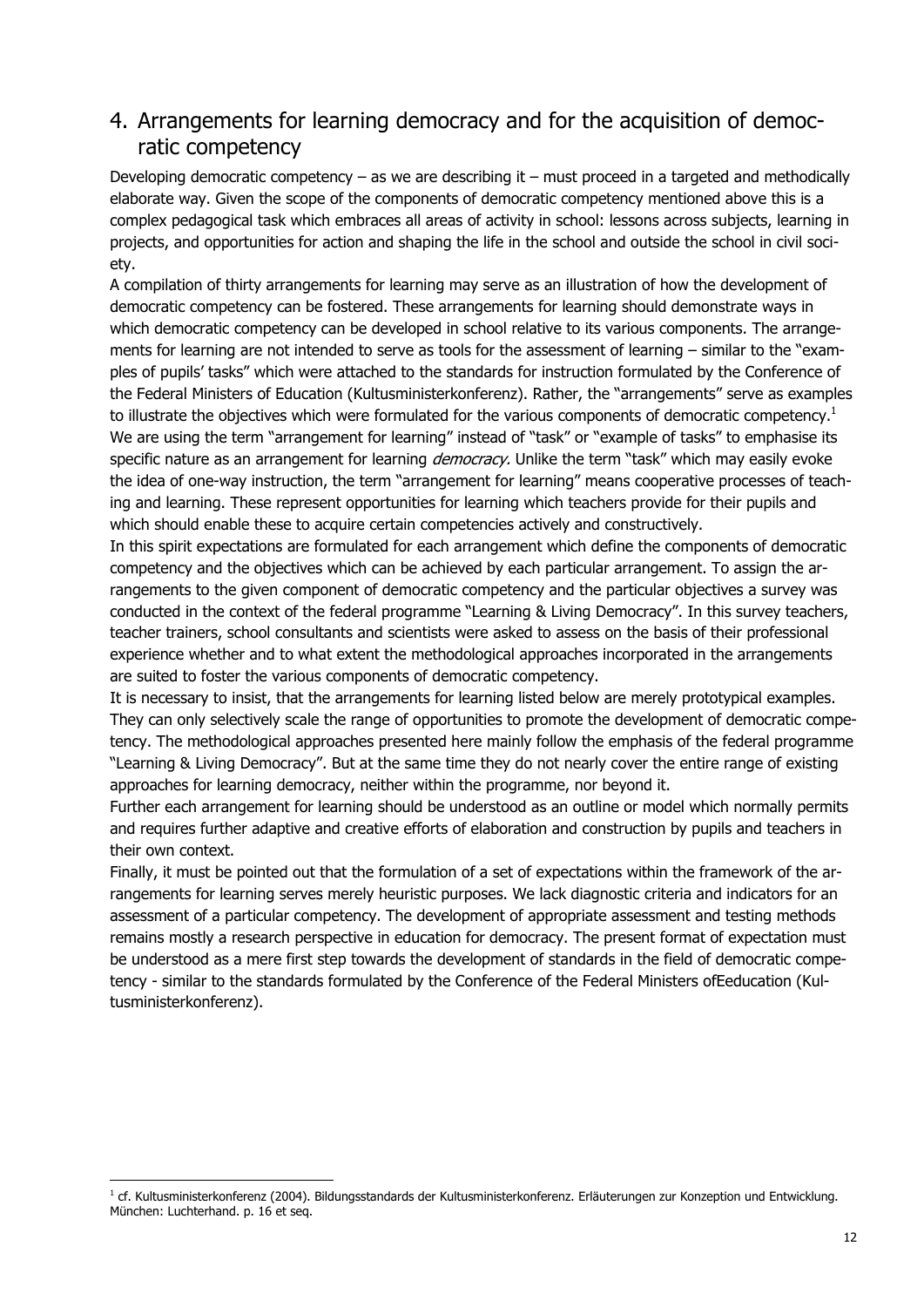#### **4.1 On the presentation and use of the arrangements for learning**

The presentation of the arrangements for learning consists of five sections for each. The purpose of each section is described below:

- title, including didactical context information
- tasks
- set of expectations
- notes, references and links
- resources

#### Title including didactical context information

The title provides the name of the arrangement as well as information about the particular component of democratic competency on which the arrangement for learning is focusing. In other words, this section clarifies the relation between the specific component of democratic competency which the arrangement emphasises, and the other components of democratic competency which could equally be developed within the arrangement and which are described in the section "set of expectations". In addition there is further information on the topic of the arrangement as well as didactical information such as type of task, time-frame etc. (see figure below) which provide an orientation for the use of the arrangement for learning.

| in der Schule" <sup>1</sup>                                                                                                                         | Diskussion zum Thema "Soziale Gerechtigkeit<br>Demokratie<br>emen & leben                                                                                                                                                                                                                                                                                                                               | Title of the arrangement<br>for learning                                                       |  |
|-----------------------------------------------------------------------------------------------------------------------------------------------------|---------------------------------------------------------------------------------------------------------------------------------------------------------------------------------------------------------------------------------------------------------------------------------------------------------------------------------------------------------------------------------------------------------|------------------------------------------------------------------------------------------------|--|
| Die Schülerinnen und Schüler.<br>relevante Probleme und beurtellen diese<br>Thema des Lernarrangements:<br>Bereich des Themas sossale Gerechtigkeit | Vorrangig geförderte Tellkompetenz demokratischer Handlungskompetenz:<br>1.2. Probleme demokratischen Handelpe erkennen und beurtellen<br>· beschreiben für die Demokratie (als Regierungsform, Geseilschaftsform und Lebensform)<br>· beurtellen Sachverhalte unter Gesichtpunkten der Falmess und Gerechtigkeit<br>Auseinandersetzung anhand einer Fallgeschichte mit einem exemplarischen Problem im | Main component of democratic<br>competency to be developed by<br>the arrangement               |  |
| Aufgabentyp:<br>Methode:<br>Zettrahmen:                                                                                                             | Lemarrangement im Unterricht<br>Kleingruppenarbeit, Diskussion i Henbewi<br>90 Minuten                                                                                                                                                                                                                                                                                                                  | Short description of topic                                                                     |  |
| Materialien:<br>Altersstufe:<br>Lernfelder:                                                                                                         | Filochart<br>MT Folloeschichte "Heifen oder Anstrengen?"<br>M2 Erläuterung der Fishbowi-Methode<br>7.-10. Schuljahr<br>Sozialkunde, Politik, Wirtschaft, Ethik, Religion,<br>Deutsch, Klassenstunden, SV-Stunden                                                                                                                                                                                        | Information regarding<br>type of task,                                                         |  |
| Anspruchsniveau:<br>Lehrer: einfach; Schüler: mittel<br>undesministerium<br><b>AL-Biblions</b><br>mill Annual Mongolsson<br>and Fernather           |                                                                                                                                                                                                                                                                                                                                                                                                         | method,<br>time-frame,<br>resources.<br>class level,<br>area for development/ subject<br>area, |  |
|                                                                                                                                                     | Die Entwicklung des Lernansngements wurde beraten durch Christa Kaletsch.<br>Quelle: Lemamangement "Diskussion zum Theme "Soziale Gerechtigkeit in der Schule".<br>www.blk-demokratie.de, BLK-Programm "Demokratie lemen & leben", 26.10.2006.<br>C BLK-Programm Demokratie lemen & leben 2005                                                                                                          | aspiration level                                                                               |  |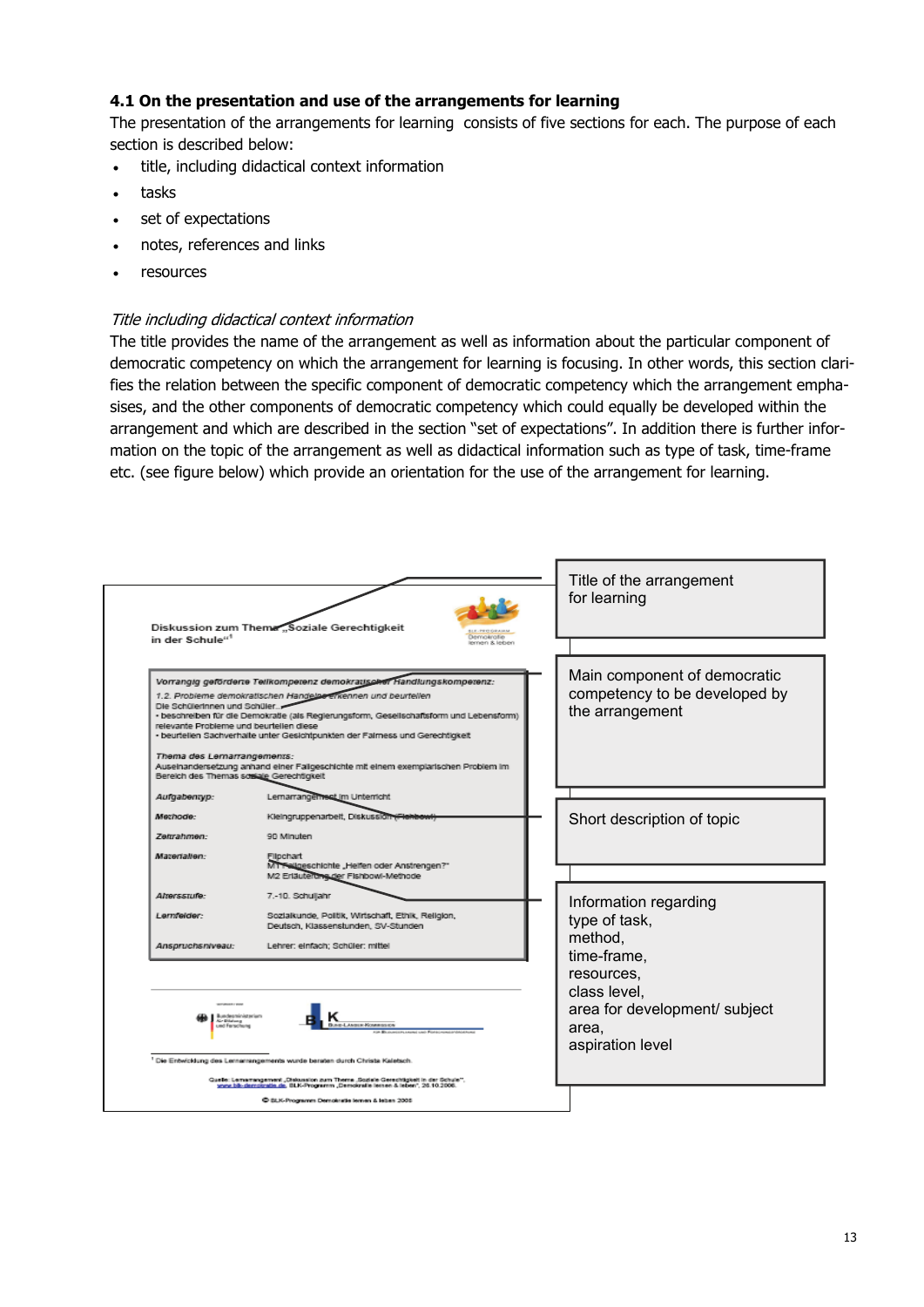#### Tasks

Then follows the description of several tasks which illustrate the course of action within the arrangement. As the tasks are addressed to the pupils they are phrased accordingly: they are not written from the point of view of the third person ("The pupils should…") or in passive voice ("The pupils are grouped") but in the second person ("Go together in groups…", "talk about the question…"). This should not be understood, however, as a recommendation to distribute the tasks directly to the pupils and to tell them to work on them. In fact, this would only be imaginable and reasonable for only few of the arrangements. Rather, the tasks should be understood in such a way that they will be addressed to the pupils by persons who coordinate the arrangement (normally their teachers).

#### Set of expectations

The following set of expectations describes the specific components of democratic competency as well as the related objectives addressed by an arrangement. At times there is more than one component or objective assigned to one task. On the other hand the same components and objectives may be assigned to different tasks. Provided that we wanted to design arrangements for learning that carry meaning content and methods, and promote the development of democratic competency in practice, which target a specific component of democratic competency exclusively or which could achieve a single objective by only one single task.

#### Notes on the particular arrangement for learning, references and links

All arrangements for learning possess special features with regard to their preparation, realisation and their aftermath. This section deals with these particularities, such as subject areas for their application, their scope regarding components of democratic competency, necessary requirements on the part of teachers or pupils etc. Selected references and links refer to supplementary sources which may help to extend the practical application of the approaches demonstrated by the arrangements.

#### Resources

The last section of the arrangements for learning comprises resources to which the tasks refer and which can be used in class.

## **Overview of the arrangements for learning**

Below the arrangements for learning are listed by categories of competency and by the specific components of democratic competency, and accompanied by a short description of the topic. The arrangements themselves can be found on the enclosed CD-Rom or on www.blk-demokratie.de (word-documents).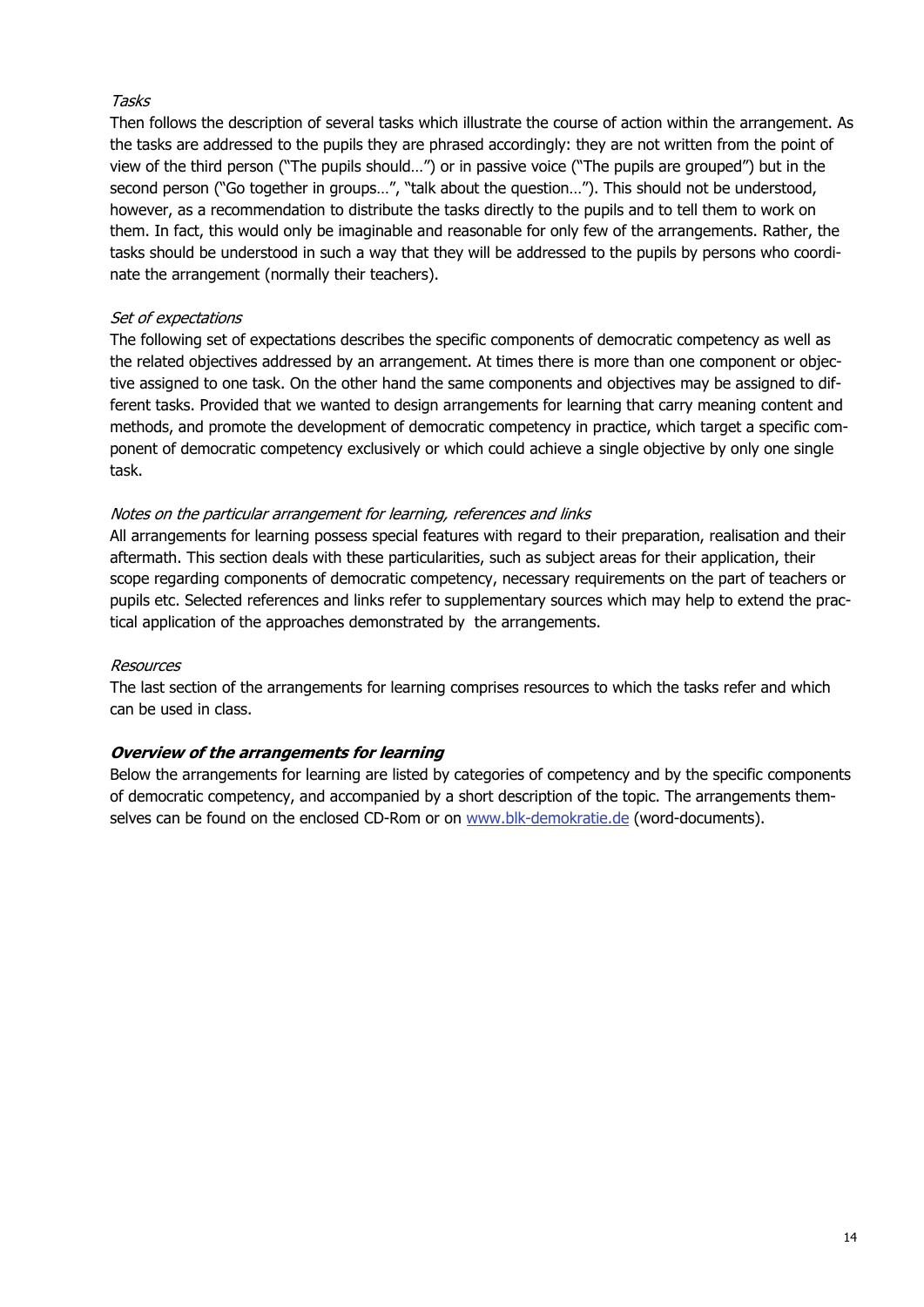# Arrangements for learning in the context of the OECD-key competency **"using knowledge and tools interactively"**

**1.1 Constructive up conceptual and interpretive knowledge for acting democratically**

#### **01 Role play to simulate democracy and other social systems**

Comparison of democracy with other forms of rule in exemplary situations regarding aspects of the form of government (Regierungsform), social system (Gesellschaftsform) and way of life (Lebensform).

#### **02 Cooperative creation of a gallery of human rights**

Creation of a gallery of human rights with exemplary explanations

#### **03 Getting to know and to understand children's rights**

Getting to know and to understand essential children's rights and analysis and discussion of cases of violation of children's rights

#### **1.2 Identifying and assessing problems of democratic action**

#### **04 Debating "social justice in school"**

Analysis and discussion of a case study in the field of social justice

#### **05 Carrying out a creative workshop for the future (Zukunftswerkstatt) on the topic of "democracy in school"**

Carrying out a creative workshop for the future on the topic of "democracy in school"

#### **1.3 Acting systematically and carrying out projects**

#### **06 Carrying out a project on "acting democratically"**

To plan and to carry out a "democratic project" on the basis of a survey of collected projects assembles by the programme "Acting Democratically" ("Demokratisch Handeln" - a nation-wide competition of democratic projects in schools)

#### **07 Developing a business plan for a sustainable business managed by pupils**

Developing a business plan for a sustainable company managed by pupils, from the business idea, through market analysis and business planning to project planning

#### **1.4 Creating public awareness**

#### **08 Creating public awareness in and for democracy**

Agreement about the democratic relevance and the democratic objectives of public relations as well as collecting information about different tools of public relations

#### **09 Simulation of a trust**

Simulation of fundraising and development of possible strategies to appropriate these funds in the context of a virtual trust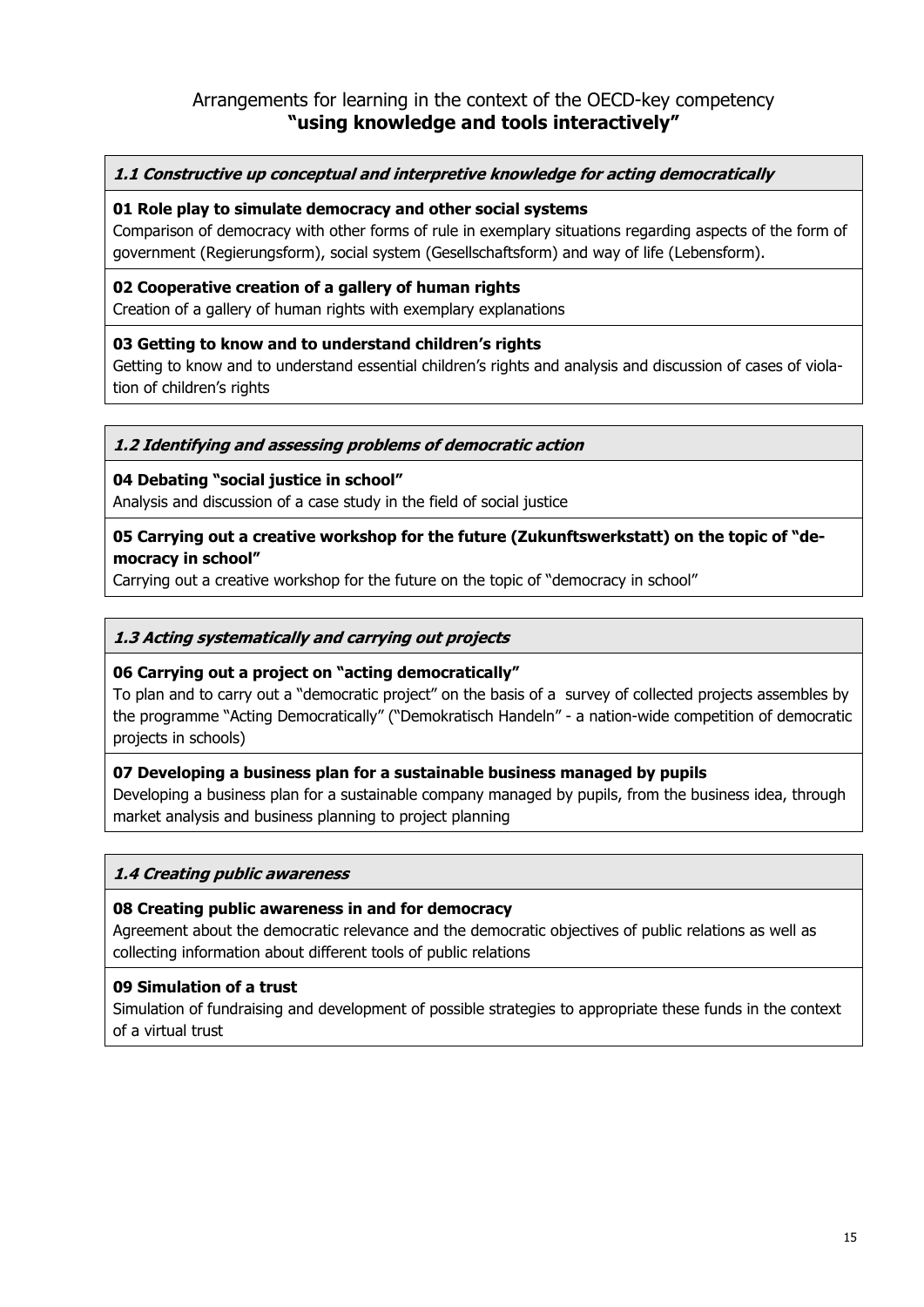# Arrangements for learning in the context of the OECD key competency **"acting autonomously"**

#### **2.1 Developing and defending one's own interests, opinions, and goals**

#### **10 Working with a portfolio**

Exploring and applying different forms of self-evaluation and continuous planning; reflection and collecting results and products of one's own work

#### **11 "Lernwerkstatt" (workshop for learning)**

Preparing and carrying out lessons in the form of a multidisciplinary workshop

#### **12 "Klassenrat" (class assembly)**

Introducing and holding class assemblies regularly, chaired by pupils with the assistance of the class teacher

#### **2.2 Participating in democratic decision-making processes**

#### **13 Betzavta exercise "The art of sharing a pumpkin"**

Experimenting with and reflecting on negotiating different interests, needs and intentions

#### **14 Reaching consensus**

Exploring and applying methods for reaching consensus and to find problem solutions cooperatively

#### **2.3 Motivating oneself, showing initiative and using opportunities for participation**

#### **15 Getting to know the "Agenda 21" by "Flash Nature"**

Discovering and reflecting on the need and opportunities for acting cooperatively for sustainability

#### **16 Simulation of local affairs**

True-to-life simulation of an assembly of the council on the question: "Will the protection of the environment create new jobs?"

#### **2.4 Reflecting one's values, beliefs, and actions within the larger context**

#### **17 Discussion of moral dilemmas**

Discussion of moral dilemmas using the method of Lawrence Kohlberg

#### **18 "Win-Win-cooperations"**

To agree on and to analyse "win-win-cooperations" especially between school and community